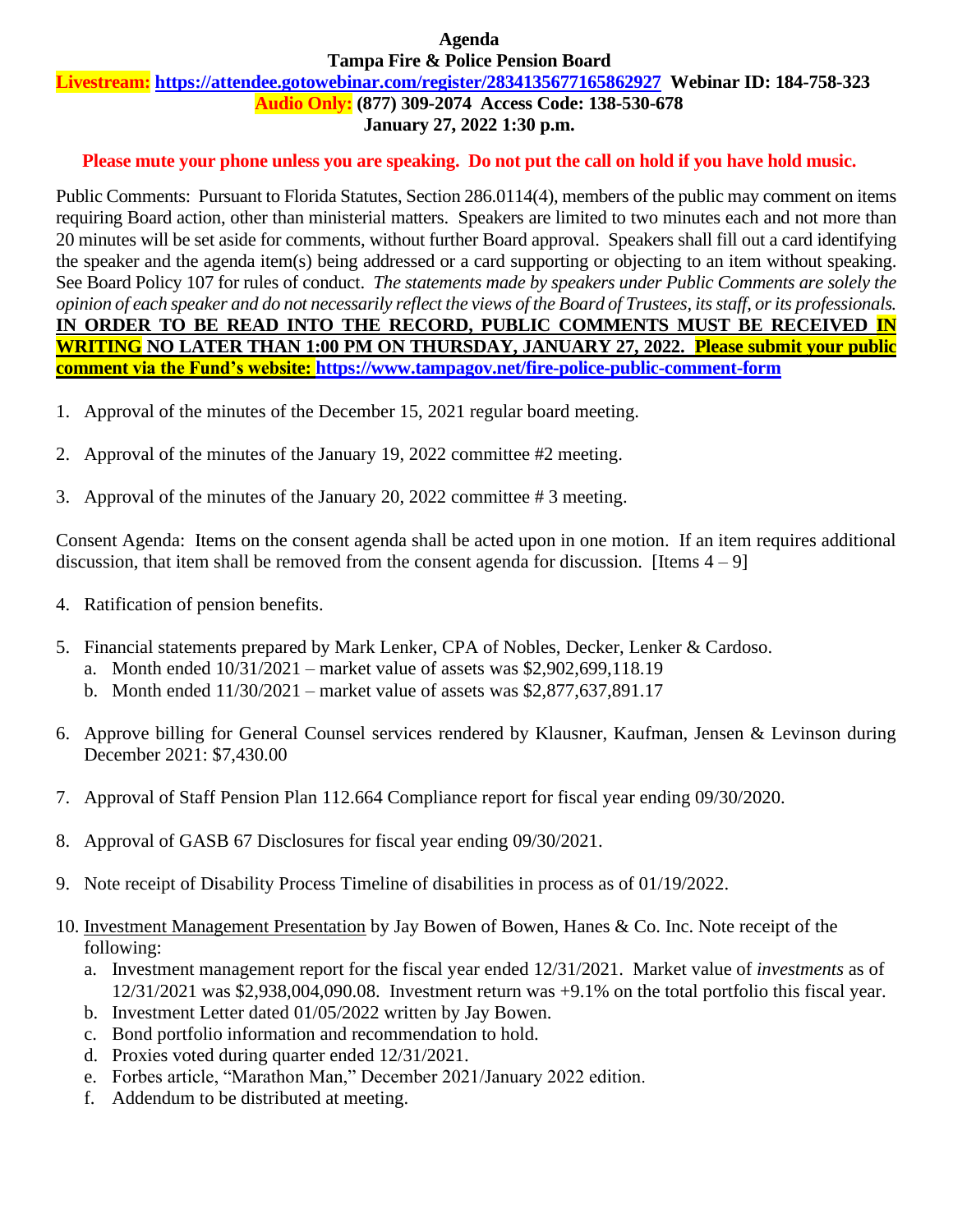### F & P Pension Board Agenda Page 2 January 27, 2022

### Old Business

- 11. Committee 2 report. a. Securities Monitoring Presentation by Robbins Geller Rudman & Dowd, LLP.
- 12. Committee 3 report.
	- a. Policy 402 Procedure for Applying for Disability Retirement redline version

# New Business

- 13. Note receipt of listing of upcoming conferences. Disclosure of planned attendance, if any.
- 14. Approval of fee quote for 13<sup>th</sup> Check and Cost of Living Adjustment (COLA) workshops to be presented by Foster & Foster.
- 15. Chair's call for any new business items from trustees to be placed on next agenda.
- 16. Chair's report.
- 17. Plan Administration: Update on PAS implementation, external audit, FYE 2021 contributions
- 18. Attorney's report.

Litigation Report – Update by attorney, if any. [Items  $19 - 20$ ]

| 19. Artz Lawsuit                          | 2 <sup>nd</sup> District Court of Appeals Case No.<br>Hillsborough County Circuit Court Case No.07-012048    | 2D15-1342 |
|-------------------------------------------|--------------------------------------------------------------------------------------------------------------|-----------|
| 20. Appel Petition for Writ of Certiorari | 2 <sup>nd</sup> District Court of Appeals Case No.<br>Hillsborough County Circuit Court Case No. 17-CA-10758 | 2D18-4443 |

### **Notice**

No verbatim record by a certified court reporter will be made of this Board meeting, except as noticed for any executive sessions. Notice is hereby given as provided in Section 286.0105, Fla. Stat., that any person who decides to appeal any decision made by the board, agency, or commission with respect to any matter considered at such meeting or hearing, will need a record of the proceedings, and that, for such purpose, he or she may need to ensure that a verbatim record of the proceedings is made, which record includes the testimony and evidence upon which the appeal is to be based.

Persons needing a special accommodation to participate in any noticed meeting should contact the F&P Pension office at (813) 274-8550 or (888) 335-8550 or the Florida Relay Service at (800) 955-8770 (voice) or (800) 955-8771 (TTY). You may also dial 711 from any landline or mobile phone. Additional options for contacting the Florida Relay Service may be found on their website: [www.ftri.org](http://www.ftri.org/) Please make your request at least five (5) working days before the scheduled meeting date.